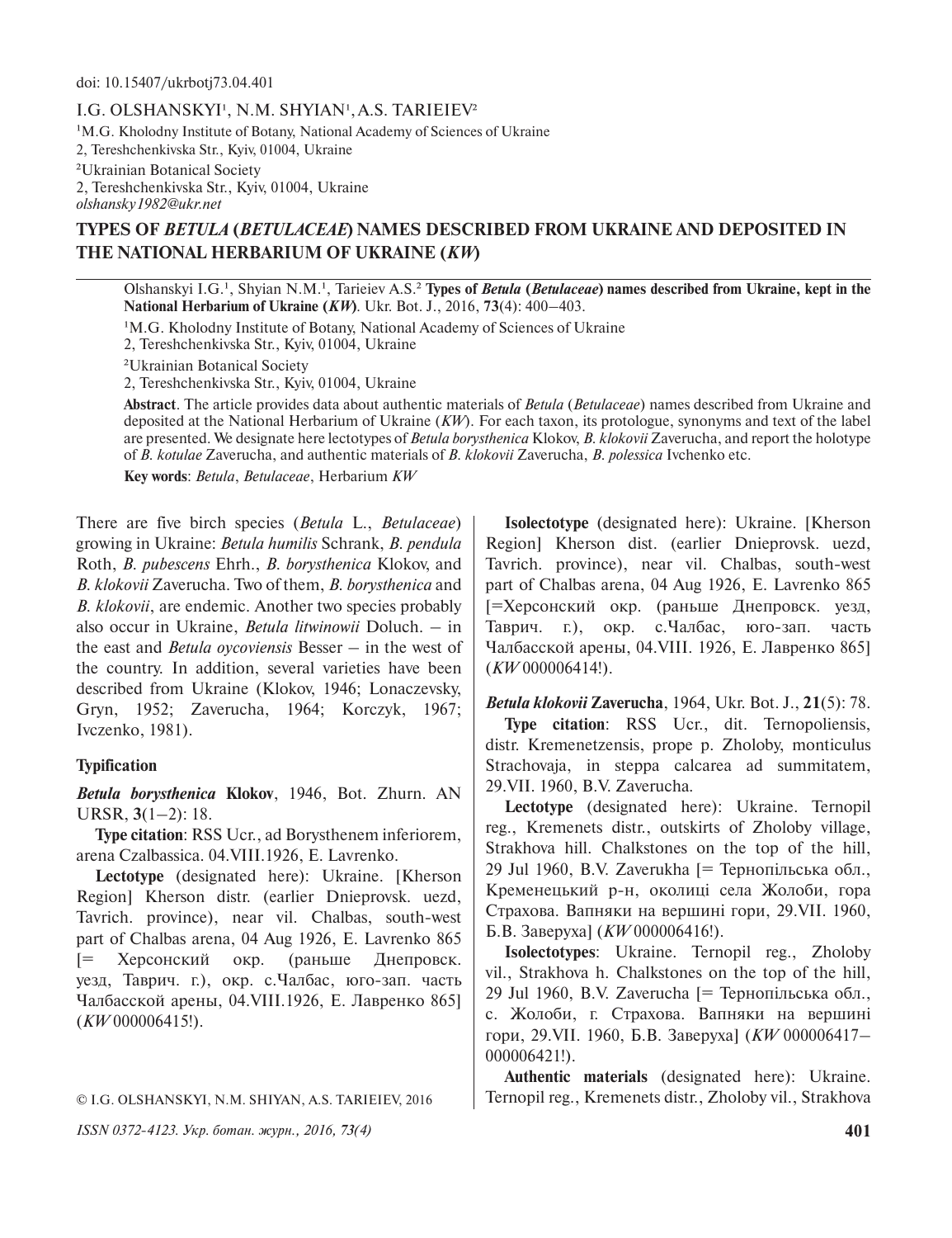hill. Chalkstones on the top of the hill, deciduous forest, 12 Apr 1960, B.V. Zaverucha [= Тернопільська обл., Кременецький р-н, с. Жолоби, г. Страхова. Листяний ліс, 12.IV.1960, Б.В. Заверуха] (*KW* 000006424!).

**Authentic materials** (designated here): Ukraine. Ternopil reg., Kremenets distr., Zholoby vil., Strakhova hill, 12 Apr 1960, B.V. Zaverucha [= Тернопільська обл., Кременецький р-н, с. Жолоби, гора Страхова. 12.IV.1960, Б.В. Заверуха] (*KW* 000006425!).

**Authentic materials** (designated here): Ukraine. Ternopil reg., Kremenets distr., outskirts of the village Zholoby, hill Strakhova, southern hillside, near the top. Limestones, steppe area, 09 Aug 1961, B.V. Zaverucha [= Тернопільська обл., Кременецький р-н, околиці села Жолоби, гора Страхова, південний схил гори. Вапняки, степова ділянка, 09.VIII.1961, Б.В. Заверуха] (*KW* 000006422–000006423!).

*Betula kotulae* Zaverucha, 1964, Ukr. Bot. J. **21**(5): 82.

**Type citation**: RSS Ucr., dit. Ternopoliensis, distr. Kremenetzensis, prope pp. Majdan et Antonovtzy, in declivitate orientali Montium Cremenetzensium, ad marginem silvae, 12.VII. 1959, B.V. Zaverucha*.*

**Holotype**: Ukraine. Ternopil reg., Shumsk distr., outskirts of the hamlet Maidan, Antonivtsi village. Nothern hillsides of Kremenets mountains (hills). Margin of the deciduous forest. 12 Jul 1959, B.V. Zaverucha [= Тернопільська обл., Шумський р-н, околиці хутора Майдан села Антонівці. Північні схили Кременецьких гір. Узлісся листяного лісу. 12.VII.1959, Б.В. Заверуха] (*KW* 000006426!, *KW* 000006428!).

**Isotypes** (designated here): Ukraine. Ternopil reg., Shumsk distr., outskirts of the hamlet Maidan, Antonivtsi village, 12 Jul 1959, B.V. Zaverucha [= Тернопільська обл., Шумський р-н, околиці хутора Майдан села Антонівці. 12.VII.1959, Б.В. Заверуха] (*KW* 000114599–000114610!).

N o t e: The holotype is mounted on two herbarium sheets clearly indicated by B.V. Zaverukha as parts of the same specimen. In our opinion, *B. kotulae* is indistiguishable from = *Betula pendula* **Roth var***. obscura* **(A. Kotula ex Fiek) Koehne**, 1893, Deutsche Dendrologie: 110.

= *Betula obscura* A. Kotula ex Fiek, 1888, Jahresb. Schles. Ges. Vaterl. Cult. **65**: 314.

*Betula polessica* Ivczenko, 1981, Problemy evolutsionnoy morfologii i biokhimii v sistematike i filogenii rasteniy: 114.

**Type citation**: RSS Ucr., reg.Rovno, distr.Zarecznoje, ripa dextra fl. Styrj, prope p. Zarecznoje, praedium saltuarium Dubrovskoje dictum, quatr. 1–2, ad margines buleto-alneti, 22.VI.1976, I.S. Ivczenko*.*

**Holotype**: Ukraine. Rivne reg., Zarichne distr., right bank of r. Styr, in surround. of Zarichne vil., Dubrovskoye forestry, wood compartments 1–2, on the margin of birch-alder forest. 22 Jun 1976, I.S. Ivczenko [= Ровенская обл., Заречнянский р-н, правый берег р. Стырь, в окрестн. с. Заречное, Дубровское лесничество, квв. 1–2, на опушке березовочерноольхового леса. 22.VI.1976, И.С. Ивченко] (*KW* 000006429).

**Authentic material** (designated here): Ukraine. Rivne reg., Zarichne distr., right bank of r. Styr, in surround. of Zarichne vil., Dubrovskoye forestry, wood compartments 1–2, birch-alder forest, 08 May 1977, I. Ivczenko [= Ровенская обл., Заречнянский р-н, окр. с. Заречное, на правом берегу р. Стырь, Дубровское лесничество, квв. 1–2, березово-ольховый лес. 08.V. 1976, И. Ивченко] (*KW* 000006430).

N o t e: = *Betula pubescens* **Ehrh**. 1791, Beitr. Naturk. **6**: 98.

*Betula verrucosa* Ehrh. var. *subcordata* Lonaczevsky, 1952, Flora URSR, 4: 104, nom. inval., descr. ukr.

**Type citation**: Zhytomyr reg.: Olevsk distr., Rudnia-Radovilska, Zerov; Kyiv reg.: Vasylkiv distr., Dzvonkove, Kotov; Voroshylovograd [Lugansk] reg.: Verkhnie-Teplovskyi distr., on the sands near Nyzhnio-Teple, Shyriajev [= Житомирська обл.; Олевський р-н, Рудня-Радовільська, Зеров; Київська обл.: Васильківський р-н, Дзвонкове, Котов; Ворошиловоградська [Луганська] обл.: Верхнє-Тепловський р-н, на пісках біля Нижньо-Теплого, Ширяєв].

**Lectotype** (designated here): Ukraine. [Zhytomyr Region] Bog Rudnia-Radovelska paludal research station, Korosten distr. in Volyn, 19 Aug 1924, D. Zerov [= Болото Рудня-Радовельської болот. досл. ст. Коростенської окр. на Волині, 19.VIII.1924, D. Zerov] (*KW* 000114597!).

N o t e: = *Betula pendula* **Roth**, 1788, Tent. Fl. Germ. 1: 405.

*Betula verrucosa* Ehrh. var. *subuniserrata* Lonaczevsky (1952: 104), nom. inval., descr. ukr.

**Type citation**: Kyiv reg.: Brovary distr., Litkiv forestry, on wet (dampish) meadows near vil. Bogdanivka, Selezhynskyi [= Київська обл.: Броварський р-н, Літківське лісництво, на вогкуватих луках біля с. Богданівка, Сележинський].

**Lectotype** (designated here): Ukraine. [Kyiv Region] Letkovskoye forestry, Oster uezda, vil. Bogdanovka,